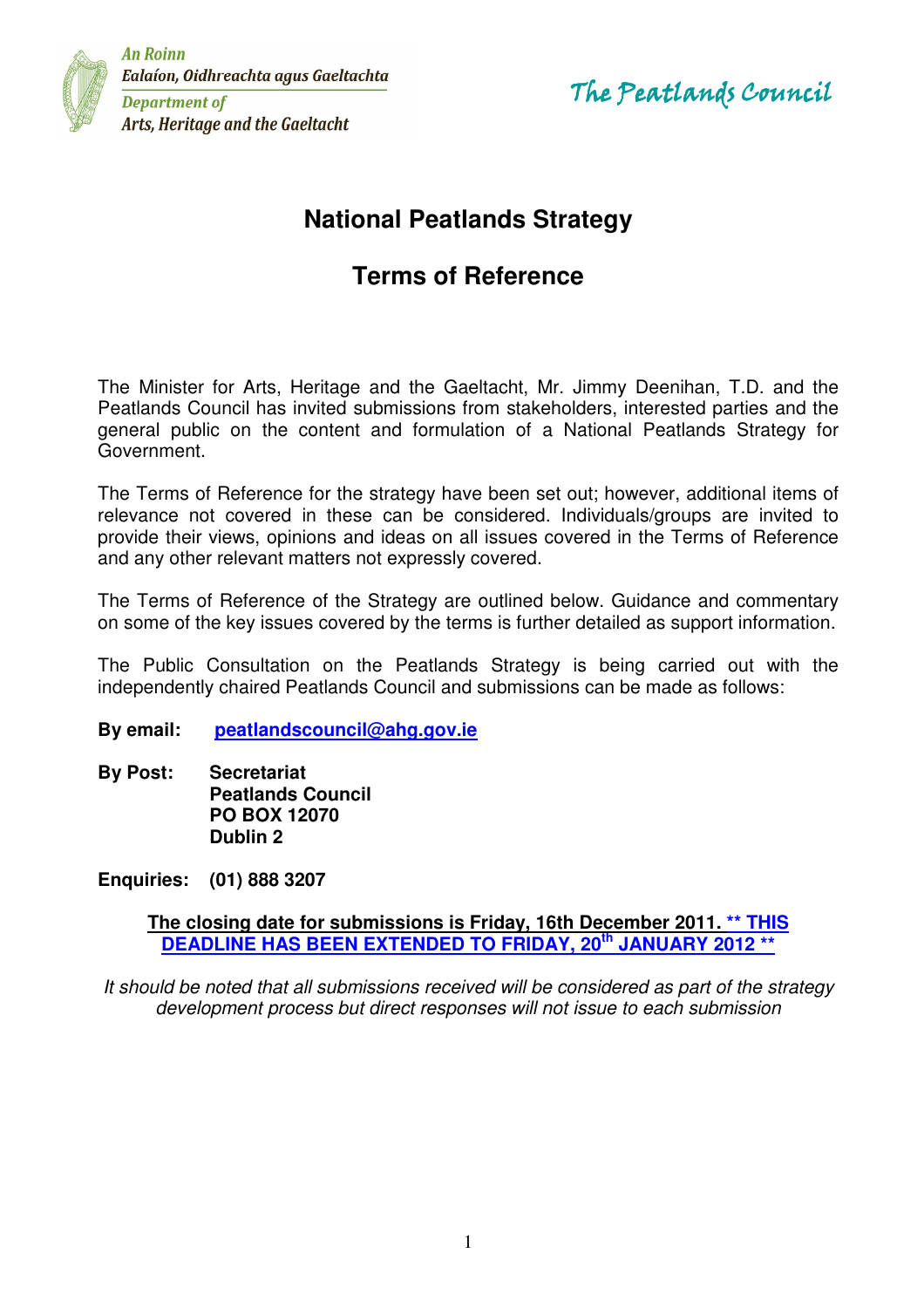**Derived Irish Peat Map Version 2** sampled Legend R Non Pea Raised bog Low Level Atlantic Blanket bog High level Montane Blanket bor 100 50 200 ,<br>Kilometers

### **Introduction**

The recently published EPA Boglands Report describes Ireland's peatlands as the "last great area of wilderness, hovering between land and water, providing unusual habitats for their unique and specialist flora and fauna". In excess of 20% of Ireland's land mass is peat soil. [See map of the extent of Irish Peatlands from the EPA Boglands Report]

Ireland's peatlands have historically been used for a variety or purposes including agriculture, forestry, recreation, grazing, domestic and commercial turf cutting and wind farm development. These uses have and continue to be important socially and economically.

There is a very recognisable social value placed on domestic turf cutting in Ireland. The needs of those people involved in domestic cutting need to be formally addressed and it is important that in the

development of a national Peatlands Strategy, their needs are a key consideration. Turfcutters, other peatlands users and the public as a whole should be involved in the formulation of a Strategy for the sustainable long-term management of Ireland's peatlands.

Turf cutting is only one part of a much larger picture of Ireland's peatlands. There are many issues to be considered in devising a strategy for the future use of our peatlands and the implications of various uses, socially, economically and environmentally. Issues that need to be considered include the protection of rare and threatened habitats and species, forestry, windfarm development, agricultural use, realising the value of peatlands as a national and local resource in terms of their potential as carbon stores, their potential as tourist and recreational amenities and their use in the regulation of water and the attenuation of flooding and drought. Ireland also has legal obligations under EU and domestic law to protect areas of our peatlands that have globally rare and threatened habitats and these necessitate the curtailment of certain activities in some areas. The broader impacts of peatlands use on other aspects of the environment also needs to be considered.

## **A New Government – A New Approach**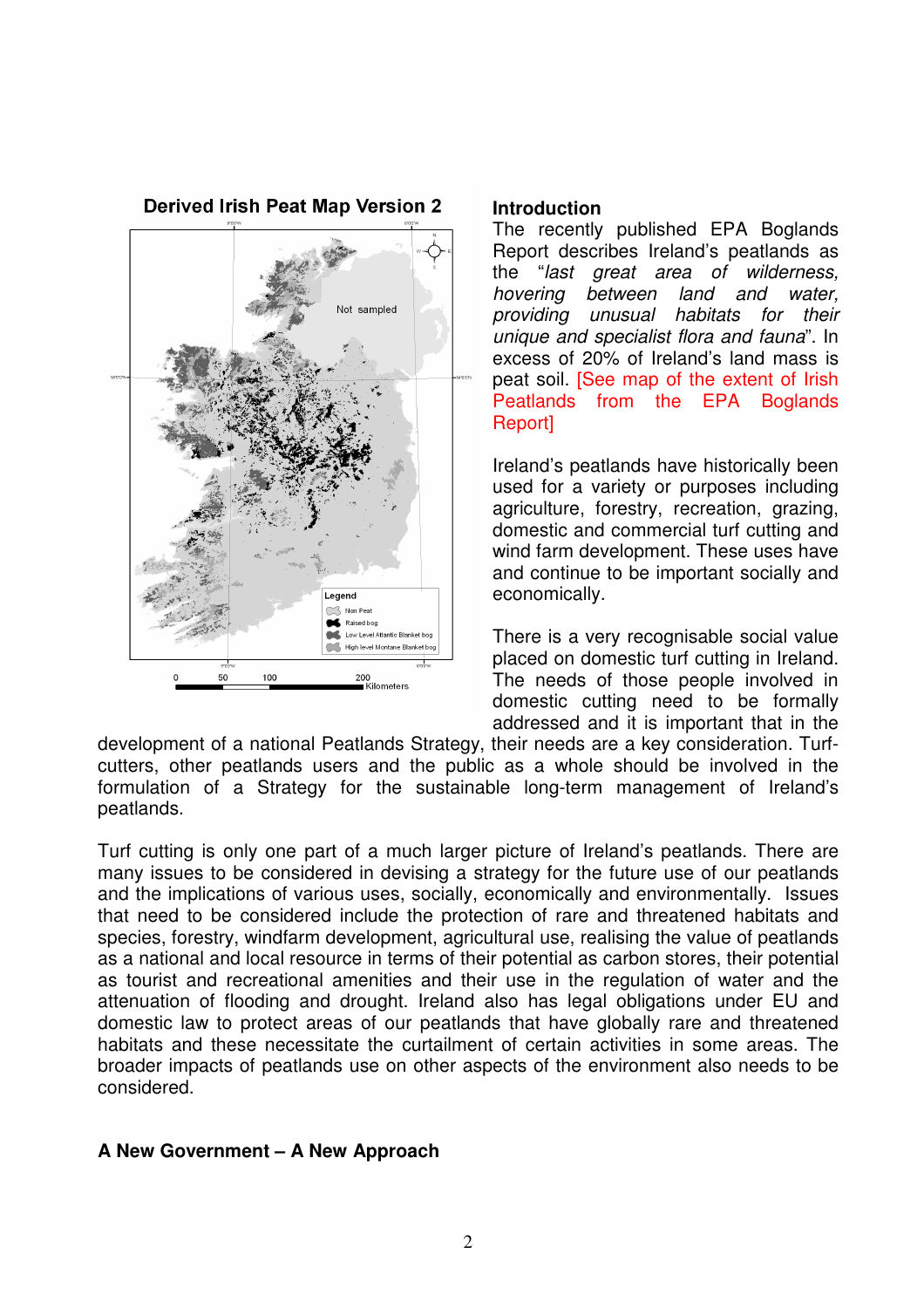In April 2011 the Government made a number of key decisions relating to the conservation and management of Ireland's peatlands, particularly those sites designated as Special Areas of Conservation and Natural Heritage Areas.

A commitment was made to draw up of a national strategy on Peatlands conservation and management, in consultation with bog owners and other stakeholders, to deal with longterm issues such as land management, restoration, conservation, tourism potential, carbon accounting and community participation in managing this resource.

At the same time, the independently chaired Peatlands Council was established to assist the Government and stakeholders regarding certain issues related to the management of Ireland's peatlands, in particular bogs designated as Special Areas of Conservation and Natural Heritage Areas, and in addressing the rights and needs of turf cutters.

Part of the Council's remit is to oversee and advise the Minister on the Peatlands Strategy, which is to be developed by the Department of Arts, Heritage and the Gaeltacht.

The Strategy is required to give direction to Ireland's approach to peatland management, including bog conservation and restoration, over the coming decades. This direction will be informed by a scientific review<sup>1</sup> which is being undertaken as part of the Strategy and by other relevant studies, including the recently published EPA Boglands Study.

This Strategy will consider the issues set out below. The Peatlands Council may also consider any other issues deemed appropriate and make proposals to include these in the overall strategy.

## **1. Land management**

- a. the role of land purchase by the State to aid in conservation
- b. other management agreements or approaches,

### **2. Peatlands conservation & restoration**

- a. differentiated approaches to SACs and NHAs
- b. a clearly resourced and prioritised schedule of restoration works to be undertaken for the 53 raised bog SACs
- c. an examination of the potential for landowners to take ownership of bog restoration with the guidance of the State and the potential for EU rural development funding supports to assist in meeting this objective

## **3. Regulatory Regimes which govern extraction**

 $\overline{a}$ <sup>1</sup> The Peatlands Council Terms of Reference also includes a remit to oversee and advise the Minister on a scientific review of National Heritage Area (NHA) designations and the impact of turf cutting on raised bog habitats. This includes a review of available scientific evidence in relation to the effect of turf extraction on raised bogs. This review will include independent scientific advice from established Irish and international experts in the field of peatlands ecology. Such a review should also include an assessment of the 75 Natural Heritage Areas designated for protection under national legislation and on the appropriate protections for both NHA and SAC bogs having regard to the requirements of the Habitats Directive. The review should also consider practical approaches to restoration.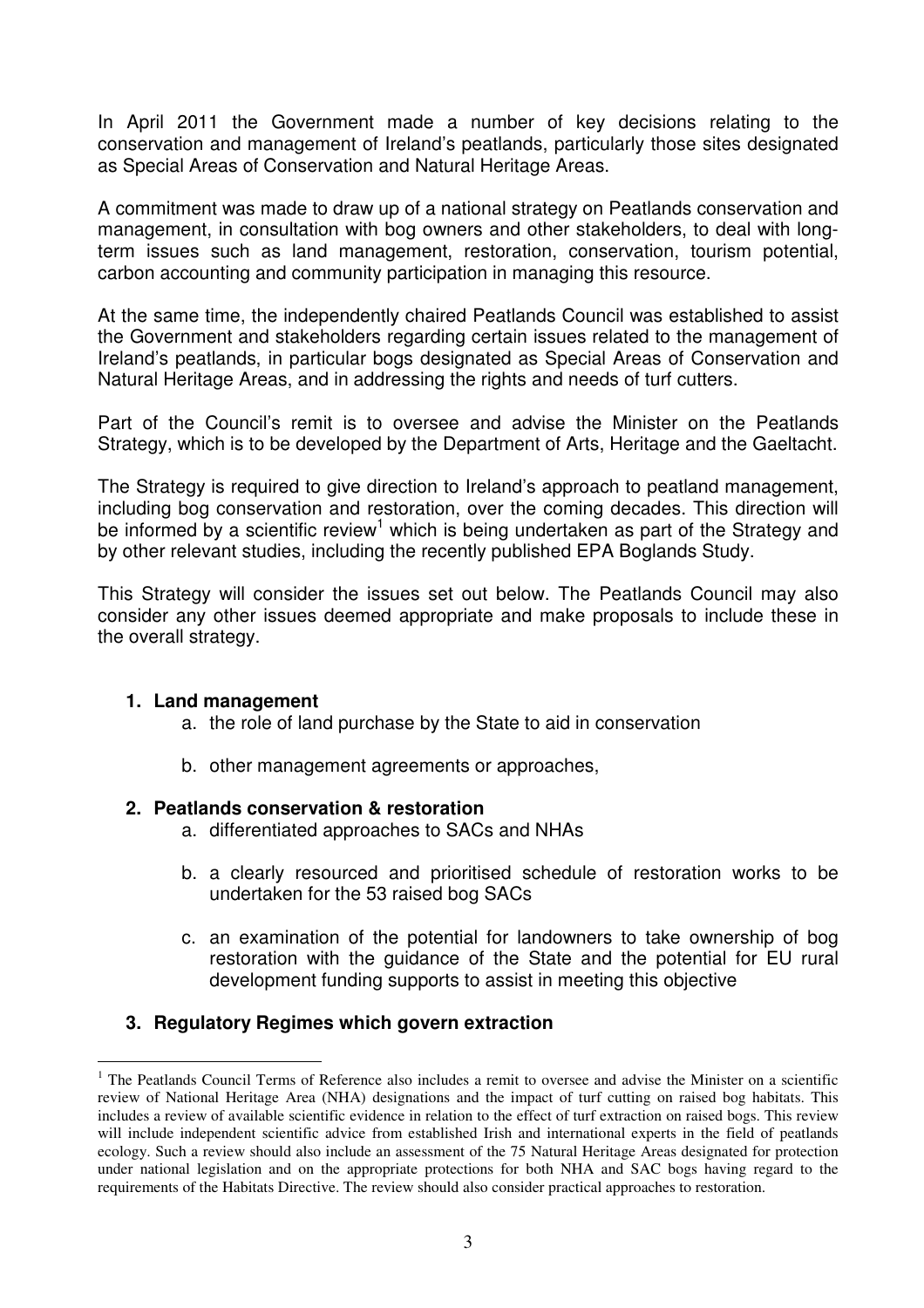- a. planning and IPPC systems
- b. the regulation of the use of modern extractive machinery in the context of the requirements of the EIA and Habitats Directives and national regulations governing these activities.
- c. appropriate management of activities in raised bogs and blanket bogs designated as Special Areas of Conservation or Natural Heritage Areas, and the role and implementation of management plans
- d. The use of peatlands in the context of broader EU Law including the EIA, Water Framework and Floods Directives

## **4. National Code of Environmental Practice**

a. the potential for an agreed national code of environmental practice to include a re-examination of the position regarding raised bog Natural Heritage Areas

## **5. National and Community Benefits of Peatland Conservation**

- a. the tourism potential of Ireland's peatlands as part of Ireland's overall green tourism product,
- b. the potential for community, voluntary and local authority participation in managing this conservation resource for the local community,
- c. carbon accounting and the potential of offsetting national emissions through re-wetting peatlands,
- d. the role of peatlands in the regulation of water and flood/drought alleviation

## **6. Financing and Funding Issues**

- a. Funding for National and Local Projects (restoration)
- b. Compensation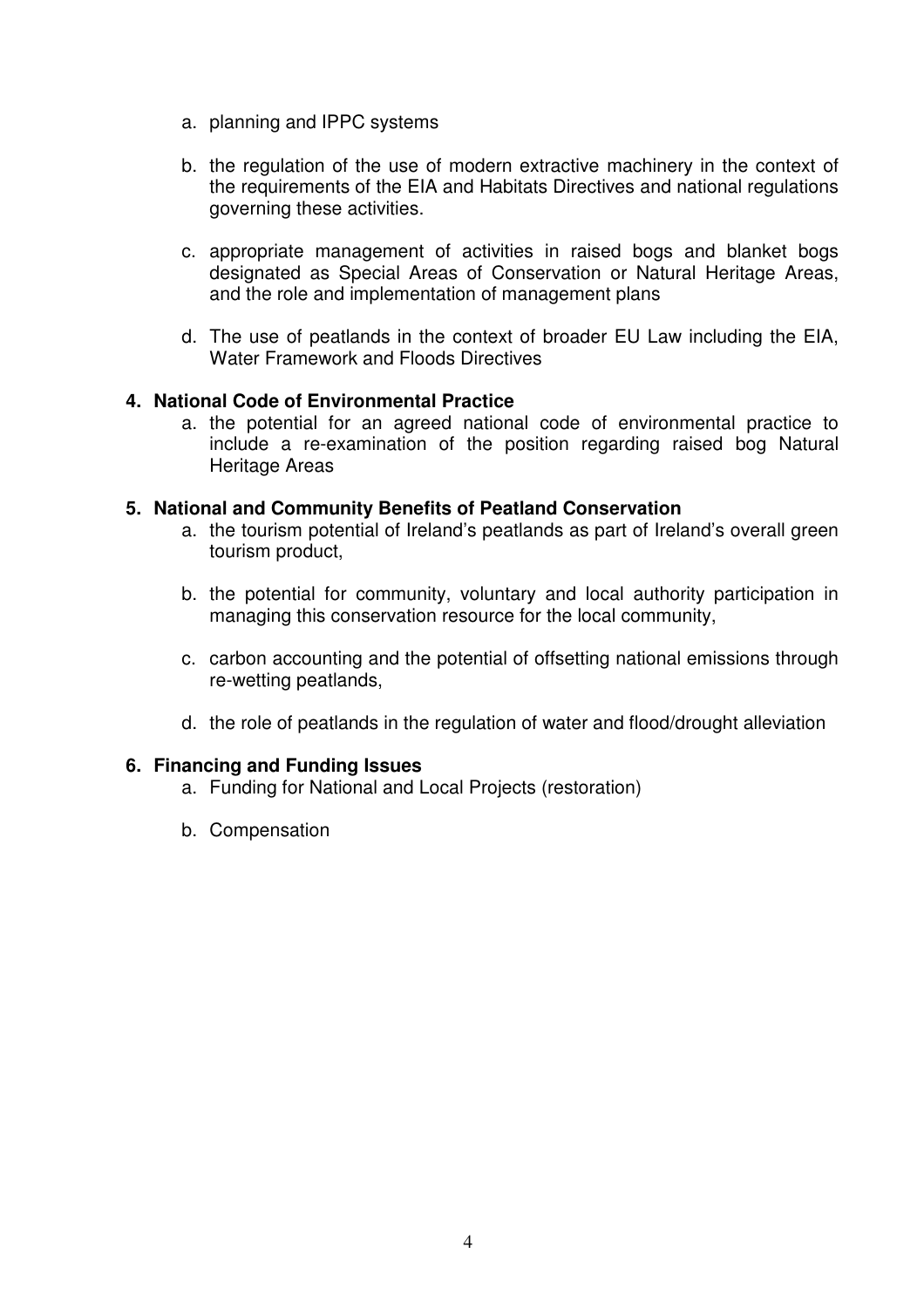## **Public Consultation - Guidance on Terms of Reference**

### **1. Land management**

Table 5-2.1. Distribution of Irish bogs (ha) in 2010 (sources from the National Parks and Wildlife Service (NPWS). Coillte and Bord na Móna).

| Category                                                                                                                                                                                                                                                                                                                                                                                                                                                                                     | <b>Total area</b><br>(Hammond, 1981) | <b>Protected</b><br>peatlands | <b>Protected</b><br>near intact | <b>Unprotected, of</b><br>conservation<br>value | <b>NPWS</b><br>ownership | <b>Coillte</b><br>ownership | Bord na Móna<br>ownership |
|----------------------------------------------------------------------------------------------------------------------------------------------------------------------------------------------------------------------------------------------------------------------------------------------------------------------------------------------------------------------------------------------------------------------------------------------------------------------------------------------|--------------------------------------|-------------------------------|---------------------------------|-------------------------------------------------|--------------------------|-----------------------------|---------------------------|
| <b>Raised</b>                                                                                                                                                                                                                                                                                                                                                                                                                                                                                | 237.190                              | 35,000                        | 21.519 <sup>2</sup>             | 28.481 <sup>3</sup>                             | 7.000                    | 31.725 <sup>5</sup>         | 5.302 <sup>7</sup>        |
| <b>Blanket</b>                                                                                                                                                                                                                                                                                                                                                                                                                                                                               | 765,890                              | 182.063                       | 143.248                         | 34.536 <sup>4</sup>                             | 34.339                   | 188.334 <sup>6</sup>        | 7,383                     |
| Industrial cutaway                                                                                                                                                                                                                                                                                                                                                                                                                                                                           | 82.080                               |                               |                                 |                                                 |                          | 12.450                      | 74,193                    |
| <b>Total</b>                                                                                                                                                                                                                                                                                                                                                                                                                                                                                 | 1.085.160                            | 203.582                       | 164,767                         | 63,017                                          | 41.339                   | 232.509                     | 86,878                    |
| -Includes 74,110 ha of industrial cutaway raised bog and 7,970 ha of industrial cutaway blanket bog.<br><sup>2</sup> Includes 1,945 ha of active bog (supporting a significant area of vegetation that is normally peat forming) (NPWS, 2007a).<br><sup>3</sup> Total area of uncut high bog (50,000 ha) minus area of protected uncut high bog (21,519 ha) (NPWS, 2007a).<br><sup>4</sup> Total area of blanket bon of conservation value (Malone and O'Connell, 2000) minus notected areas |                                      |                               |                                 |                                                 |                          |                             |                           |

5Includes 570 ha of restored bogs.

<sup>6</sup>Includes 2,000 ha of restored bogs.

7Mostly hydrologically damaged but includes some restored areas. Bord na Móna sold nearly 7,000 ha of raised bogs of conservation value to the NPWS.



The majority of Ireland's Peatlands are privately owned – as can be seen from the table above. These areas have historically been used for a variety or purposes including agriculture, forestry, recreation, grazing, domestic and commercial turf cutting and wind farm development. The strategy will need to recognise that these uses have and continue to be important socially and economically and that this is likely to continue for the foreseeable future.

The strategy will therefore need to include a consideration and review of the ownership and use of peatlands by private landowners and the scope for future economic activity by such landowners to include licensed peat extraction, rehabilitation, water management and such other uses as may be identified by the Strategy

Thus the heart of the Peatlands Strategy will be to make provision for the future wise use of designated and non-designated peatlands to accommodate the continuation of a wide range of uses and for the co-existence of these uses with appropriate protection of environmental resources and sites designated for conservation value. This requires a recognition that conservation measures will need to be set in a context of the aspirations and values of the stakeholders who own and manage the majority of Ireland's Peatlands.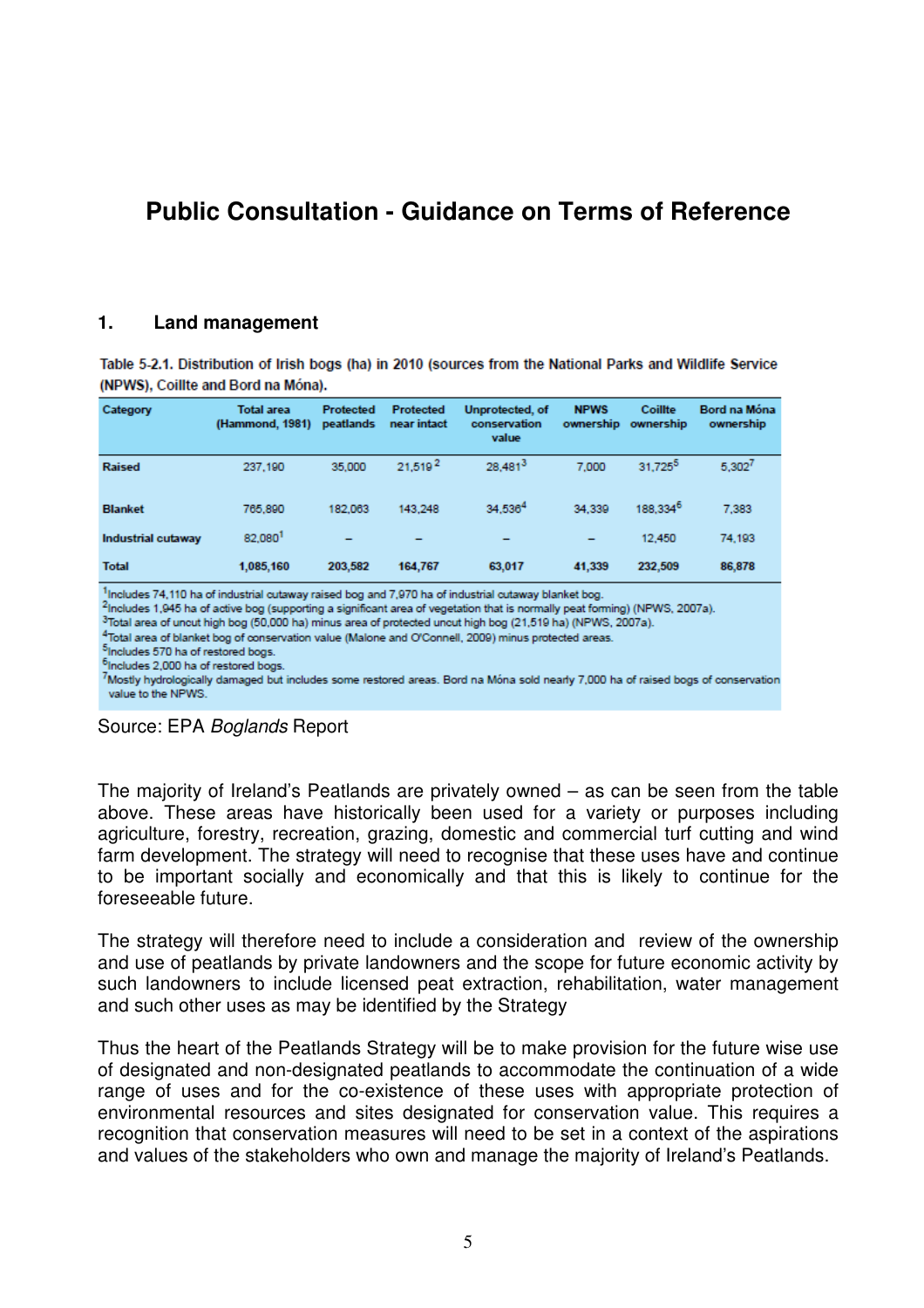The preparation of the strategies for land management will need to be informed by international best practice and standards – such as the International Mire Conservation Group & International Peat Society's document The Wise Use of Mires and Peatlands – A Framework for Decision-making. Strategies developed by other member States may also be instructive.

Land management will cover a wide variety of the issues outlined in the strategy and is closely tied with peatland conservation and restoration, future land use, regulatory frameworks; agricultural, flooding and forestry issues and community involvement in peatland management.

In the development of the strategy the most suitable ways to manage peatlands into the future should be considered. In the past, the National Parks and Wildlife Service (NPWS) has implemented land/rights purchase schemes. These schemes served two purposes – 1. compensation of Landowners and 2. acquisition of land for future management by NPWS. The strategy must consider whether this is the most efficient use of State resources, especially considering the considerable sums of money spent on this to date and whether it meets turf cutters needs and/or desires, and whether it has contributed to a coherent approach to consolidation and conservation management

Long-term management agreements with individuals, local communities and/or turf cutting groups offers an alternative to land acquisition – this could involve recognising that local communities and their landowners are likely to be "the best guardians of the bogs" as well as being the group most likely to be able and entitled to derive income from the provision of environmental services.

## **2. Peatlands conservation & restoration**

Around 20% of Ireland's Peatlands are currently protected by designations with other areas that are of conservation value lying beyond these formally designated boundaries. The conservation of peatlands generally may need to be split between those peatlands designated under National and European habitat protection legislation (NHA and SAC) and those that require conservation in general terms.

Specific strategies for the conservation of raised and blanket bog NHAs and SACs require careful consideration in terms of their impact on owners and communities while also ensuring that Ireland's legal obligations are met. Conservation strategies for Ireland's peatlands need to be fully cognisant of international legal obligation (Environmental Impact Assessment, Habitats Directive, Carbon Emissions etc…) and public needs. Strategies adopted will need to dovetail with regulatory regimes and a national code of practice.

Due to the significant loss of active raised bogs habitat and Ireland's alleged failure to meet obligations under EU Law, there will be a priority on the restoration of raised bog SACs in the first instance. However, the future management of raised bog NHAs, and designated blanket bog sites need also to be considered as a matter of urgency.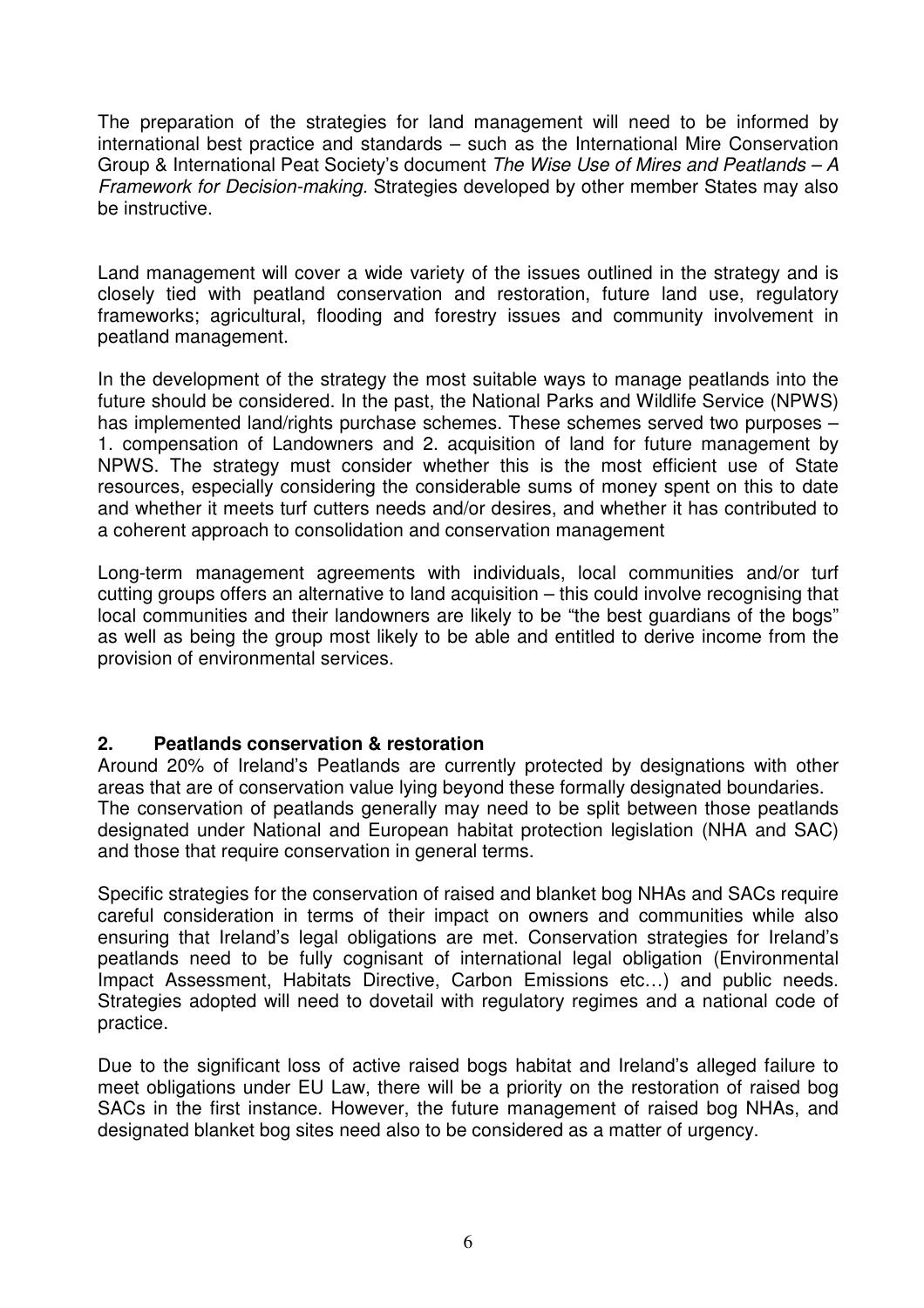Landowner participation in the management of restoration programs should be explored so that landowners and local communities can take ownership of projects. Funding streams should be explored to support such projects in the various localities (e.g. EU Rural Development Funds).

The fear of bogs becoming wastelands and dumps should also be acknowledged and appropriate strategies to prevent this occurring should be considered.

## **3. Regulating the use of peatlands**

A review of the Regulation systems in place is a fundamental requirement for future peatland management. The recently published BOGLAND project report (EPA) outlines that there is "compelling evidence of the importance of Ireland's peatland resource as a major carbon store, the role of natural (intact) peatlands as carbon sinks, the large GHG emissions from degraded peatlands...". It also outlines that peatlands are extremely sensitive to the management protocols put in place.

In that regard, the Planning Process, Integrated Pollution Prevention and Control licensing, Environmental Impact Assessment, Appropriate Assessment, Forestry Acts, Forestry Schemes, Farm Plan Schemes, the Single Farm Payment, Habitat Regulations and the Wildlife Acts play a key role in governing the use of Ireland's Peatlands. However, it would appear that these regulatory frameworks have not been fully coordinated or successful in ensuring the satisfactory management of peatlands in Ireland. The Strategy should look at how these controls are being used and identify areas that require improvement to ensure the correct management of peatlands whether it is forestry, turf cutting, wind farm development, agricultural or other uses.

The impact on water quality should also be considered, particularly in relation to siltation, sometimes caused by mismanaged large scale peat extraction or inappropriate forestry practices on peat soils - while the potential interactions between restoration projects and the effects on the flood regimes of local river systems will also need to be fully evaluated to comply with the requirements of the Floods Directive.

It is clear that the use of peatlands is now being undertaken in an increasingly complex legal environment and any operation within peatlands needs to be cognisant of legal obligations under various Regulations and Directives such as – the Habitats and Birds Directives, Floods Directive, Water Framework Directive, Environmental Impact Assessment Directive, Strategic Environmental Directive and others.

Commercial exploitation of peatlands, such as the extraction of peat moss for use in horticulture and the use of peat in energy generation has impacted on Ireland's peatlands and surrounding lands. The future of such industries is changing. The strategy should address these changes with a view to anticipating the effects on peatland use and potentials for their alternative use.

## **4. National Code of Environmental Practice**

The continuing use of Peatlands for social and economic benefit will require the formulation and adoption of a code of practice by all involved that will be deemed to be effective, practical, and equitable. The Strategy will need to establish the scope and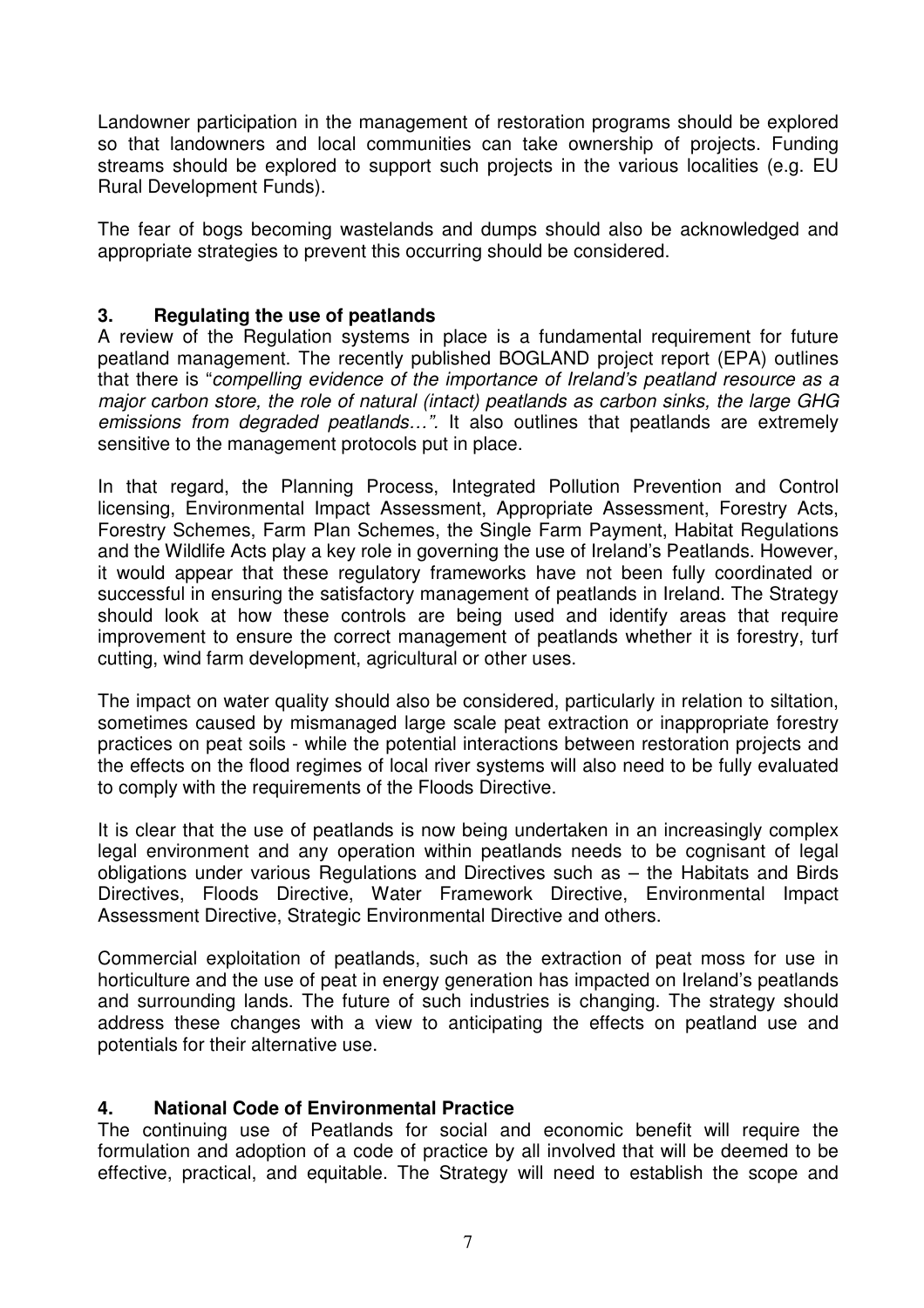mechanisms for the establishment of such a code of practice – in full consultation with all of the parties likely to be involved in the future use and management of Ireland's Peatlands.

The National Code of Environmental Practice may essentially be a combination of the most important aspects of the overall strategy but it will also include, as committed to by Government, a review of the NHA designations.

There should also be an ongoing long-term monitoring protocol put in place to revisit the strategy regularly and ensure that it continues to be relevant and meets national and local needs.

The strategy should also consider the role of public awareness and education in outlining the issues relating to peatland management and the various benefits of conservation and long-term sustainable management.

## **5. National and Community Benefits of Peatland Conservation**

The Strategy could address the potential for some peatlands to be developed as tourist attractions in a managed way. As outdoor pursuits, healthier living and green tourism become more popular, there is a potential for some bogs and their surrounding localities to be marketed as tourist attractions. Any tourism development would require a visitor management plan to ensure the bog habitat is not disturbed or destroyed. This is an important consideration for any tourism development as identified in the EPA Bogland report. Clara Bog is one example of a site that has been developed and marketed as a tourist attraction including the development of a Visitor Centre in recent years.

The Strategy should look at ways and examples of developing these possibilities, determine the steps that need to be taken to develop sustainable tourism hotspots and long-term consistent income streams. The Strategy should also consider the potential for local communities to be a centre point of the development of tourism potential and ensuring that revenues generated are returned to the locality.

The EPA report states that "Irish peatlands are a huge carbon store, containing more than 75% of all the national soil organic carbon". It further goes on to state that the prerequisite for a carbon store in peatlands is a high water table. The report also concludes that domestic and commercial turf cutting is a source of massive emissions of carbon; resulting from the loss of the carbon store (reduction in high water table), the physical act of cutting the turf and ultimately the burning of turf.

The Strategy should look at these matters with a view to outlining the long-term issues that need to be addressed and look at alternative sustainable fuel sources. The potential of offsetting emissions at a national level through re-wetting and restoration of peatlands needs to be considered. The strategy should look at the potential for surplus carbon credits (gained from peatland carbon stores) to converted into sustainable revenue streams for the State and/or local communities / individual landowners

The impact on the carbon cycle of forestry in peat soils may also be considered as part of the Strategy.